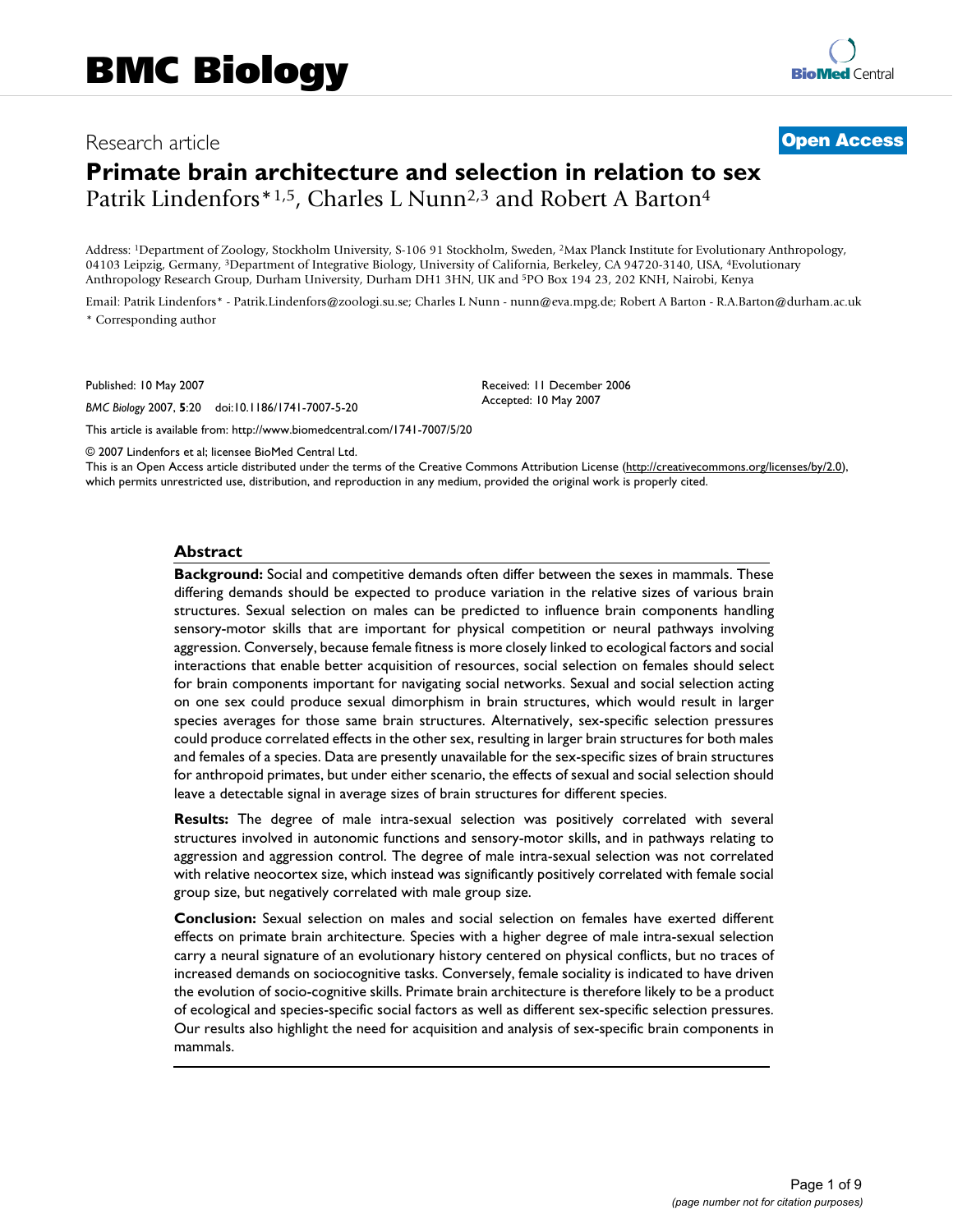# **Background**

Primate brain architecture has been shown to correlate with both ecological [1-3] and social [4-9] factors. Social and competitive demands often differ between the sexes, however, which should leave predictable marks in the relative sizes of key brain structures [4,8-11]. The aim of this paper was to investigate the relationship between selection in relation to sex and the evolution of brain architecture in primates, and to draw attention to this largely neglected aspect of mammalian brain evolution.

Selection in relation to sex occurs whenever any genetically influenced morphological trait or behavior increases the fitness of one sex, but not the other. One well-known instance of this process in mammals is male-male competition for sexual access to females, which has resulted in a diverse array of characters important for males in conflict situations [12,13]. In primates, for example, this type of male intra-sexual selection has been shown to result in sexual size dimorphism in traits important for male combat, such as canine teeth [14,15] and body mass [16,17].

We used phylogenetic comparative methods to investigate whether two types of selection in relation to sex-intra-sexual selection on males through male-male physical competition and social selection in females-have had predictable effects on species-typical brain structures in primates. To be successful in male-male physical competition, a primate male in a polygynous species not only needs to be large and have imposing canines, but also to display, control and use his weapons and size effectively. No matter what their physical equipment might be, males without such abilities should self-evidently be less able to succeed in competitive situations. A male can potentially be proficient in the use of his assets through quick, agile and skillful movements, thus gaining an edge on his opponent physically, or he can use intelligence to outwit the competition, thus decreasing the amount of direct physical conflict necessary. The former strategy involves physical movements, while the latter involves cognitive processes intended at avoiding such movements.

From this reasoning, we derived four, not mutually exclusive, hypotheses involving male intra-sexual selection. (i) If physical combat is important, the effects of sexual selection on brain architecture should mainly act on brain regions with roles in motor skills and the coordination between sensory and motor information [10], whereas (ii) if non-combat social skills are important, we would expect to see effects of sexual selection on brain regions with more general integrative and associative functions, such as the neocortex [4-9]. (iii) It may also be the case that larger male body mass, resulting from male intra-sexual selection, puts increasing demands on the parts of the brain that handle autonomic nervous activity. (iv) Finally,

selection due to increased demands from competitive situations would also be expected to influence structures that relate to aggression, threat, fear and aggression control.

We investigated four predictions derived from these hypotheses. These are all subject to the caveat that brain functions are often distributed between many separate structures; selection for a specific function will therefore tend to change several functionally connected brain structures simultaneously [18,19]. (1) We expected sexual selection for better motor skills [10] to influence components within almost all parts of the brain that function in sensory-motor activities. These range from the motor cortex and other cortical areas in the neocortex that initiate voluntary motor activities, through the mesencephalon and diencephalon, to the cerebellum in which fine adjustments of movements are made, and further through the medulla oblongata and pons. (2) In contrast, if males are more commonly in need of strategic cognitive abilities when competing, this should mainly, if not exclusively, be reflected in the relative size of the telencephalon through an increased neocortex volume [20]. (3) If effects of sexual selection are limited to effects that are caused simply by the need to control a larger body, then this should produce relatively larger brain components involved in autonomic nervous activity, primarily the hypothalamus and the medulla. (4) Structures involved in facilitating aggressive behavior (the central gray region in the mesencephalon, the hypothalamus, and amygdala) are expected to be larger in more sexually selected species; in contrast, structures relating to controlling aggression (such as the septum) should be smaller, although this last expectation is not straightforward as it could as well be argued that more aggressive species also need to better control this aggression.

We also investigated a hypothesis related to the drivers of female reproductive success. In comparison with males, female reproductive success is more closely linked to ecological factors, including the acquisition and defense of resources and protection from predators [21-23]. That causes and consequences of sociality should be considered independently for the two sexes is also indicated by observations that separate dominance hierarchies are often maintained for males and females in primate groups [24], and that primate social groups simply tend to have more females than males [25,26]. Although males also form alliances in primates [27-29], the conditions favoring these alliances tend to be more restrictive both within and across species [30,31]. Thus, cooperation is likely to be more important for females and also more closely tied to ecological demands than in males. In terms of social selection, we therefore focused on one key prediction (prediction 5): we expected that brain components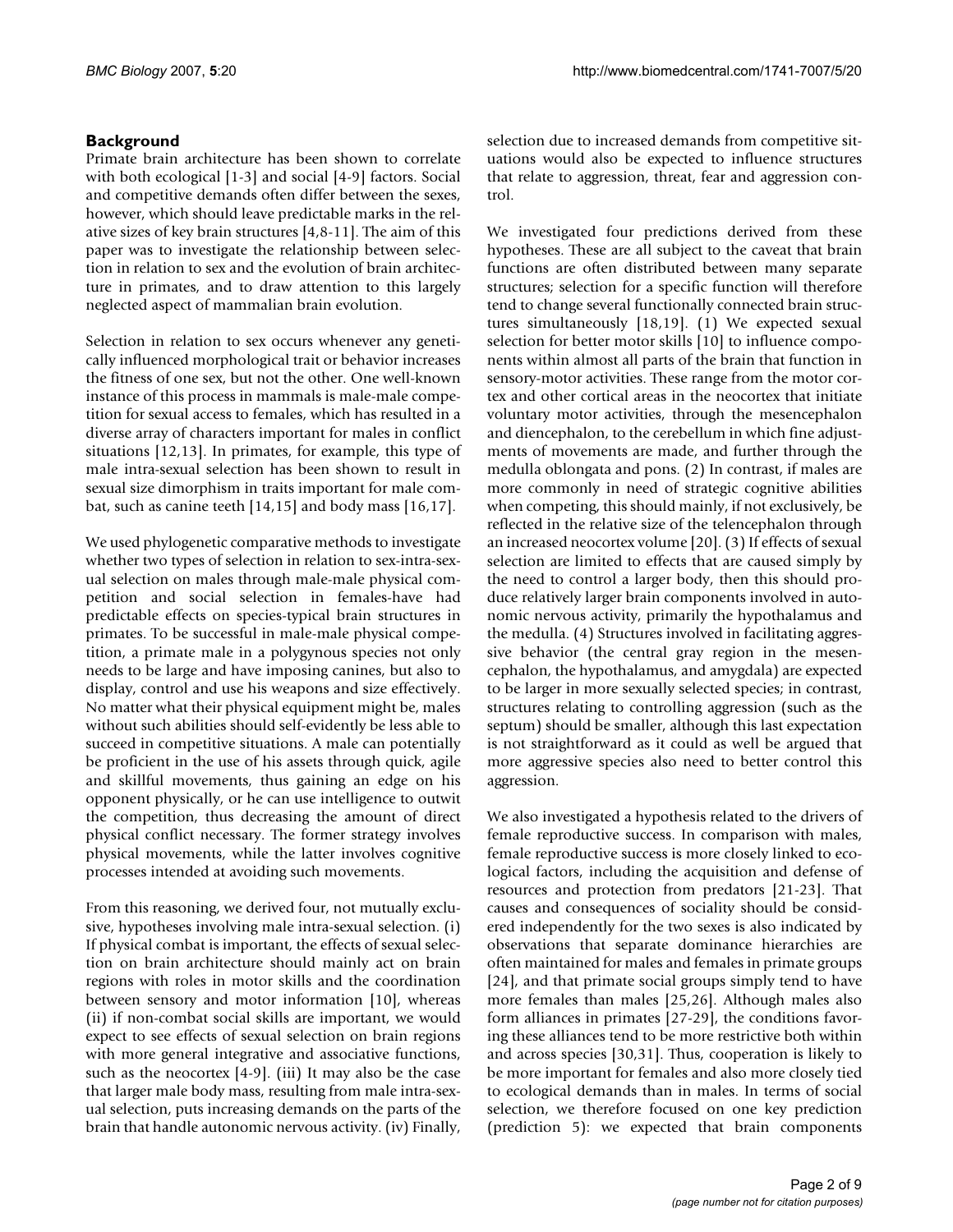involved in tasks relating to sociality and cooperation are selected for primarily in females [5,11,32], predicting that these brain structures are larger in species characterized by greater female sociality. Such brain centers are primarily, but not exclusively, found in the telencephalon (cerebrum), and within the telencephalon, in the neocortex in particular [33,34].

In summary, at least two sex-specific selection factors should leave imprints on how the brain is organized in different primate species, producing five predictions. Predictions 1–4 involve sexual selection on males for increased sensory-motor coordination, increased size of the areas relating to autonomic functions, cognitive abilities in the context of strategic planning and social networks, and changes in the structures that relate to aggression and fear. The fifth and final prediction involves social selection on females, related to increased cognitive abilities in the context of social networks.

If social or sexual selection exists, it could have one of two effects on sex-specific brain measurements. On the one hand, it could select for larger brain structures in both sexes; on the other hand, it could lead to sexual dimorphisms. Regarding the first possibility, recent research has shown that in anthropoid primates, the degree of sexual selection on males is correlated with larger canine size and greater body mass not only in males, but also in females [15,17]. Effects on females as a result of selection on males could be due to genetic correlations between the sexes in genes determining the character in question [35- 39], but this is usually expected to be a temporary phenomenon [36,40,41]. More probable is that selection on females correlates with intrasexual selection operating in males [40,42], although other mechanisms are also possible [40].

Alternatively, if a selection pressure results in sexual dimorphisms in brain architecture, this would also result in a higher average value for the trait in a species, simply because the values for one sex would be increased relative to the other sex and would therefore increase the mean for that species. We therefore had strong reasons to expect that selection in relation to sex should be clearly detectable regardless of its specific effects on male and female brains. We emphasize these points because the brain volume data examined in our study are from unsexed primate specimens (Additional files 1 and 2) [43]. The results presented below provide a strong argument for obtaining sex-specific measures for more detailed analyses within and across species.

# **Results**

Our first set of analyses concerned the major subdivisions of the brain. These tests showed that body mass dimorphism was significantly positively correlated with the relative volumes of the medulla oblongata, mesencephalon and diencephalon, and negatively correlated with the relative volumes of the pons and telencephalon (Table 1). The telencephalon may also have been the target of social selection differing between the sexes, as indicated by a negative correlation between relative telencephalon volume and male group size, but a positive correlation with female group size, whereas correlations in the opposite direction were found in analyses of the diencephalon (Table 1). These analyses controlled for total brain volume (see Methods).

To further assess how functional differences between males and females operate on different brain structures, we analyzed specific structures of the telencephalon. The results concerning social selection showed that sociality for both males and females was correlated with different components of the telencephalon. Whereas male group size was significantly negatively correlated with the relative volumes of the septum, schizocortex and perhaps the neocortex (partial regression  $p = 0.064$ ), female group size was positively correlated with relative neocortex volume [32] and negatively correlated with relative hippocampus volume (Table 2). Body mass dimorphism also correlated negatively with the relative sizes of the septum, striatum and schizocortex, but positively with the relative size of the amygdala (Table 2). As in the case of the brain components, these analyses also controlled for total brain volume.

For methodological reasons involving a possibly confounding effect of body mass (see Methods), we re-ran all analyses with female body mass forced into the regression models (Additional files 3 and 4). These results support the same patterns as those presented above, except that the relative volume of the pons in this scenario was not significantly correlated with sexual size dimorphism (Additional file 3). Although these results are similar to those presented, Variance Inflation Factors (VIFs) indicate that these regression models were unstable (see Methods).

To ensure that our results were not due to undue influences of results concerning the large volume of the neocortex, we repeated our analyses after removing the neocortex volumes from the "remaining brain volume" variable used to correct for allometric effects (Additional files 5 and 6). These results also support the general patterns presented above, except that the diencephalon was no longer significantly correlated with male and female group sizes, and female group size was positively correlated with the relative volumes of the septum and striatum but not significantly correlated with that of the hippocampus.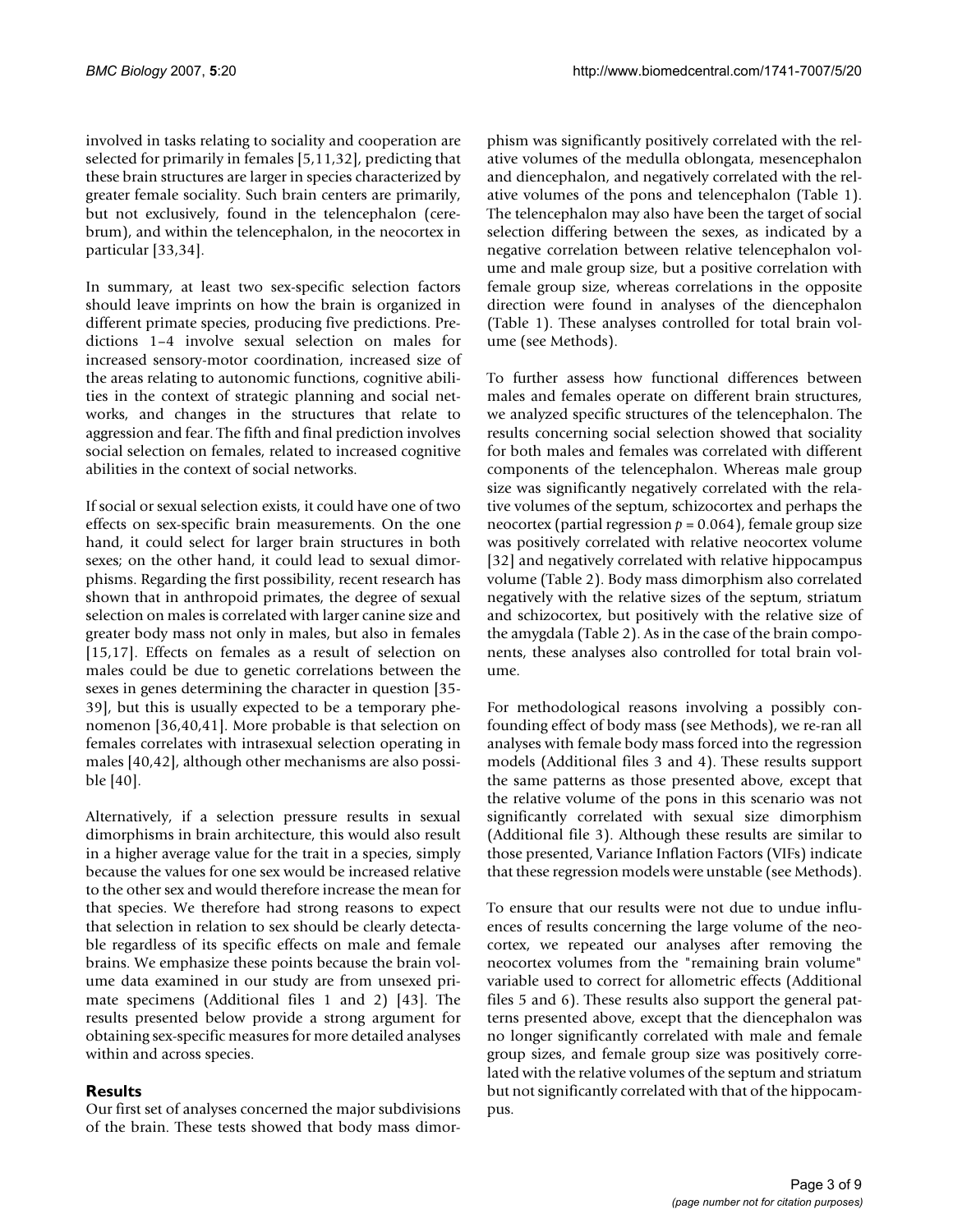|                                                                           | Brain components (dependent variables)                       |                                                             |                                                         |                                                             |                                                             |                                                              |  |  |
|---------------------------------------------------------------------------|--------------------------------------------------------------|-------------------------------------------------------------|---------------------------------------------------------|-------------------------------------------------------------|-------------------------------------------------------------|--------------------------------------------------------------|--|--|
| Independent variables included in the best model                          | Pons                                                         | Medulla oblongata                                           | Cerebellum                                              | Mesencephalon                                               | Diencephalon                                                | Telencephalon                                                |  |  |
| Total brain volume minus the dependent variable<br>Sexual size dimorphism | $b = 1.233$<br>$t = 21.016$<br>$p \ll 0.001$<br>$b = -0.240$ | $b = 0.734$<br>$t = 17.239$<br>$b \le 0.001$<br>$b = 0.369$ | $b = 1.030$<br>$t = 22.734$<br>$p \ll 0.001$            | $b = 0.646$<br>$t = 20.520$<br>$p \ll 0.001$<br>$b = 0.168$ | $b = 0.841$<br>$t = 30.225$<br>$p \ll 0.000$<br>$b = 0.140$ | $b = 1.090$<br>$t = 28.424$<br>$p \ll 0.001$<br>$b = -0.182$ |  |  |
| Female group size                                                         | $t = -2.421$<br>$p = 0.026$                                  | $t = 5.093$<br>$b \le 0.001$                                | --                                                      | $t = 3.134$<br>$p = 0.006$<br>$\sim$                        | $t = 3.294$<br>$p = 0.005$<br>$b = -0.064$                  | $t = -3.227$<br>$p = 0.005$<br>$b = 0.119$                   |  |  |
| Male group size                                                           | --                                                           |                                                             | --                                                      | --                                                          | $t = -2.143$<br>$p = 0.048$<br>$b = 0.043$<br>$t = 2.021$   | $t = 3.259$<br>$p = 0.005$<br>$b = -0.062$<br>$t = -2.335$   |  |  |
|                                                                           |                                                              |                                                             |                                                         |                                                             | $p = 0.060$                                                 | $p = 0.033$                                                  |  |  |
| Whole model                                                               | $F_{(2,18)} = 258.21$<br>$R^2 = 0.966$<br>$b \le 0.001$      | $F_{(2,18)} = 260.89$<br>$R^2 = 0.967$<br>$b \le 0.001$     | $F_{(1,19)} = 516.82$<br>$R^2 = 0.964$<br>$b \le 0.001$ | $F_{(2,18)} = 317.32$<br>$R^2 = 0.972$<br>$p \ll 0.001$     | $F_{(4,16)} = 409.56$<br>$R^2 = 0.990$<br>$p \ll 0.001$     | $F_{(4,16)} = 352.48$<br>$R^2 = 0.989$<br>$p \ll 0.001$      |  |  |

#### **Table 1: Stepwise multiple regression models: brain components**

The table shows results from separate multiple regression models based on independent contrasts investigating the effects of four independent variables on six different main components of the primate brain.

The models were constructed by sequentially removing variables, keeping those with *p* ≤ 0.1. Each column contains one best regression model relating to that specific brain component. Numbers to the right of each independent variable are the partial regression coefficients for that specific variable, and the numbers in the bottom row give statistics for the multiple regression models. Dashes indicate variables excluded from the final best models because they had a partial regression *p* > 0.1.

#### **Table 2: Stepwise multiple regression models: telencephalon components**

|                                                     | Telencephalon components (dependent variables)          |                                                         |                                                         |                                                         |                                                          |                                                         |  |  |
|-----------------------------------------------------|---------------------------------------------------------|---------------------------------------------------------|---------------------------------------------------------|---------------------------------------------------------|----------------------------------------------------------|---------------------------------------------------------|--|--|
| Independent variables included in the best<br>modeL | Septum                                                  | Striatum                                                | Amygdala                                                | Schizocortex                                            | Hippocampus                                              | Neocortex                                               |  |  |
| Total brain volume minus the dependent<br>component | $b = 0.838$                                             | $b = 0.947$                                             | $b = 0.581$                                             | $b = 0.856$                                             | $b = 0.812$                                              | $b = 1.405$                                             |  |  |
|                                                     | $t = 19.986$                                            | $t = 18.384$                                            | $t = 8.978$                                             | $t = 13.085$                                            | $T = 12.946$                                             | $t = 21.420$                                            |  |  |
|                                                     | $p \ll 0.001$                                           | $p \ll 0.001$                                           | $p \ll 0.001$                                           | $b \le 0.001$                                           | $b \le 0.001$                                            | $p \ll 0.001$                                           |  |  |
| Sexual dimorphism                                   | $b = -0.212$                                            | $b = -0.373$                                            | $b = 0.363$                                             | $b = -0.542$                                            |                                                          | $-$                                                     |  |  |
|                                                     | $t = -2.892$                                            | $t = -4.258$                                            | $t = 3.308$                                             | $t = -4.731$                                            |                                                          |                                                         |  |  |
|                                                     | $p = 0.010$                                             | p < 0.001                                               | $p = 0.004$                                             | p < 0.001                                               |                                                          |                                                         |  |  |
| Female group size                                   |                                                         |                                                         |                                                         |                                                         | $b = -0.117$<br>$T = -2.268$<br>$p = 0.036$              | $b = 1.136$<br>$t = 3.398$<br>$p = 0.003$               |  |  |
| Male group size                                     | $b = -0.071$                                            |                                                         |                                                         | $b = -0.188$                                            | --                                                       | $b = -0.058$                                            |  |  |
|                                                     | $t = -3.053$                                            |                                                         |                                                         | $t = -5.191$                                            |                                                          | $t = -1.984$                                            |  |  |
|                                                     | $p = 0.007$                                             |                                                         |                                                         | $b \le 0.001$                                           |                                                          | $p = 0.064$                                             |  |  |
| Whole model                                         | $F_{(3,17)} = 158.25$<br>$R^2 = 0.965$<br>$p \ll 0.001$ | $F_{(2,18)} = 182.92$<br>$R^2 = 0.953$<br>$b \le 0.001$ | $F_{(2,18)} = 77.256$<br>$R^2 = 0.896$<br>$b \le 0.001$ | $F_{(3,17)} = 67.947$<br>$R^2 = 0.923$<br>$b \le 0.001$ | $F_{(2,18)} = 84.643$<br>$R^2 = 0.4907$<br>$b \le 0.001$ | $F_{(3,17)} = 409.79$<br>$R^2 = 0.986$<br>$p \ll 0.001$ |  |  |

The table shows results from separate multiple regression models based on independent contrasts investigating the effects of four independent variables on seven different main components of the primate telencephalon.

The models were constructed by sequentially removing variables, keeping those with *p* ≤ 0.1. Each column contains one best regression model relating to that specific telencephalon component. Numbers to the right of each independent variable are the partial regression coefficients for that specific variable, while the numbers in the bottom row give statistics for the multiple regression models. Dashes indicate variables excluded from the final best models because they had a partial regression *p* > 0.1.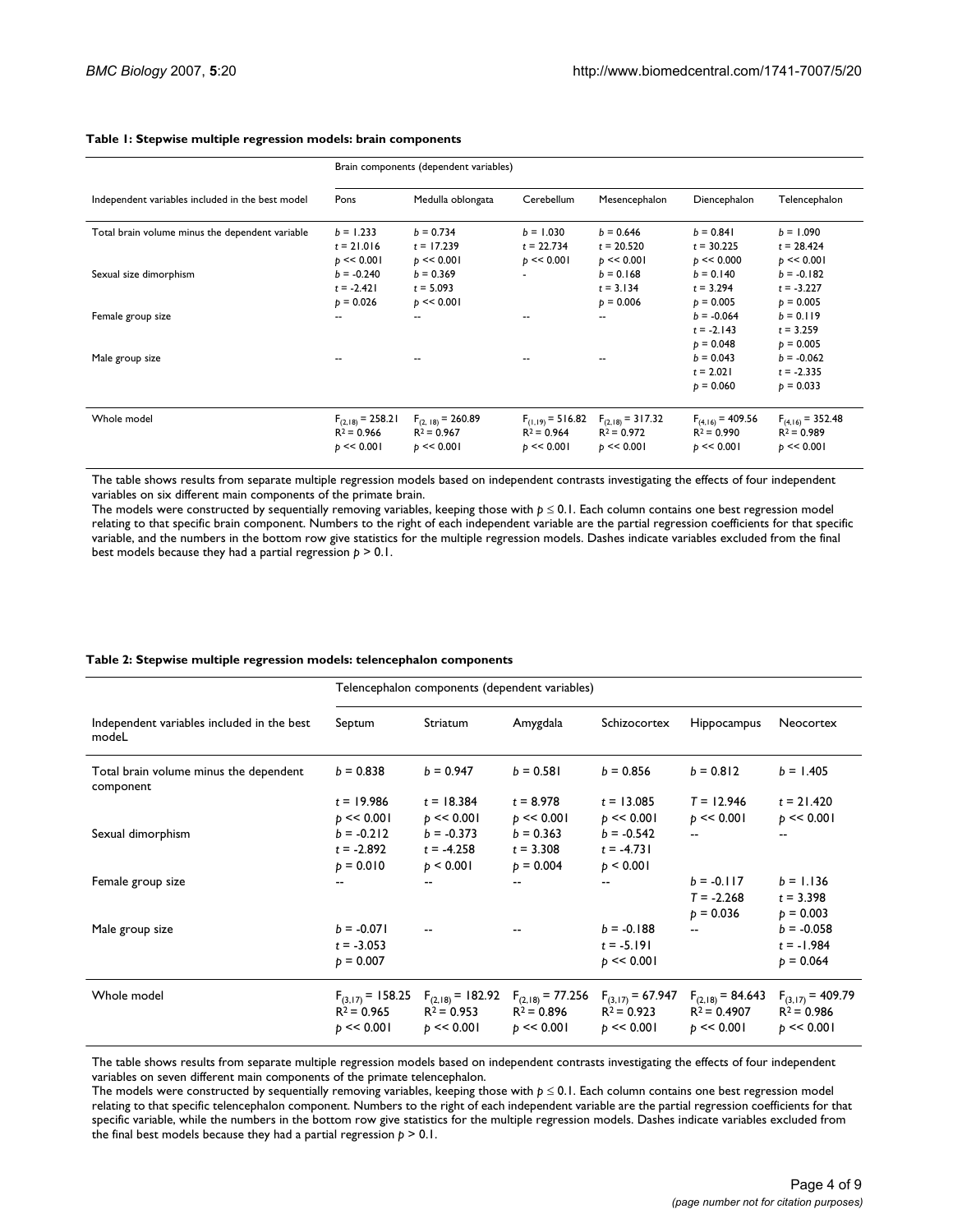Variation in female group sizes is larger than variation in male group sizes, which could unduly influence our model choice in the stepwise regression analyses. The larger variance of female group size could tend to include female group size in the model first, thereby possibly forcing the correlated measure of male group size out of the models. For this reason, we checked all results by including the group sizes of the two sexes independently in all models. This produced qualitatively similar results to those presented above; for example, whenever male group size was non-significant when female group size was also included, it was also non-significant when female group size was not included. Thus, with only the few exceptions outlined in the previous two paragraphs, the results presented in Tables 1 and 2 remained consistent when running the analyses with alternative assumptions.

# **Discussion**

Our analyses indicate that selection in relation to sex has been an important influence on primate brain architecture. The results showed that sexual selection on males has acted positively on the relative sizes of the medulla, mesencephalon and diencephalon, but negatively on the pons and telencephalon. In the case of social selection, the average group size of females was positively correlated with the relative size of the telencephalon. As has already been shown elsewhere using the same dataset [32], this latter effect is apparently mediated through a positive correlation between female group size and the relative size of the neocortex. This indicates that female sociality is responsible for the evolutionary change in relative neocortex size that has taken place in haplorhine primates. These results also suggest that social demands on females and competitive demands on males require skills mainly handled by different brain components.

Our analyses fail to support the hypothesis that sexual selection on males has selected for enhanced cognitive abilities, based in particular on the negative correlation between sexual dimorphism and relative telencephalon volume, and the lack of a significant association between sexual dimorphism and neocortex volume. Further indications that selection on physical combat skills are more important is that the mesencephalon, diencephalon (containing the hypothalamus) and amygdala, all involved in governing aggressive behaviors, are positively correlated with the degree of sexual selection, whereas the septum, which has a role in facilitating aggression control, is instead negatively correlated with the degree of sexual selection. Moreover, male group size is positively correlated with the relative volume of the diencephalon (but see Additional file 5) and negatively correlated with relative septum size, further strengthening the conclusion that aggression is an evolutionarily important component of male-male interactions.

The main structures of the brain that were positively correlated with the degree of male intra-sexual competition (the medulla oblongata, mesencephalon and diencephalon) all contain important motor centers. The same is true for the cerebellum and the telencephalon, but the former is not significantly correlated with size dimorphism and the latter even exhibits a negative correlation. Given the distributed nature of the motor centers in the brain, analyses of the main brain structures provides only indirect support for the hypothesis that sexual selection acts on motor centers; more detailed data on specific brain structures are therefore needed.

The medulla oblongata and the diencephalon are important for autonomic nervous system activity. Significant correlations involving these structures suggest that larger body size resulting from sexual selection has placed demands on brain structures involved in handling a larger body. Thus, while not providing direct support, our results are in line with two hypotheses that deserve further scrutiny: that sexual selection selects for (i) brain structures important for success in male-male conflict through better body control, and (ii) better handling of a larger body through increased importance of structures involved in autonomic tasks.

The effects of social selection are more clear-cut in that they suggest that different strategies used by males and females have left marks on primate brain architecture, with female social group size positively and male group size negatively correlated with telencephalon size. Thus, demands of male and female sociality differ fundamentally in skills governed by the telencephalon, and within this region, especially the neocortex. The neocortex is important for cognitive skills involved in navigating complex webs of social relationships [44,45]. As stated in the Background, there are several reasons to expect that such social abilities concern the reproductive success of females more than males. Our results also indicate that the relationship between neocortex volume and male group size actually may be negative, further highlighting the specifically female aspect of handling social relationships in primates. More detailed analyses on the relative sizes of structures within the neocortex would be expected to reveal that it is these areas that process social information that are positively correlated with female group size.

An important question concerns the epigenetic mechanisms by which species differences in brain architecture arise during ontogeny, in particular the relative roles of early, genetically guided ontogenetic processes versus later processes influenced substantially by environmental input and/or hormones. For example, experimental evidence indicates that perturbations of sensory inputs cause neural reorganization [46,47]. However, regional differ-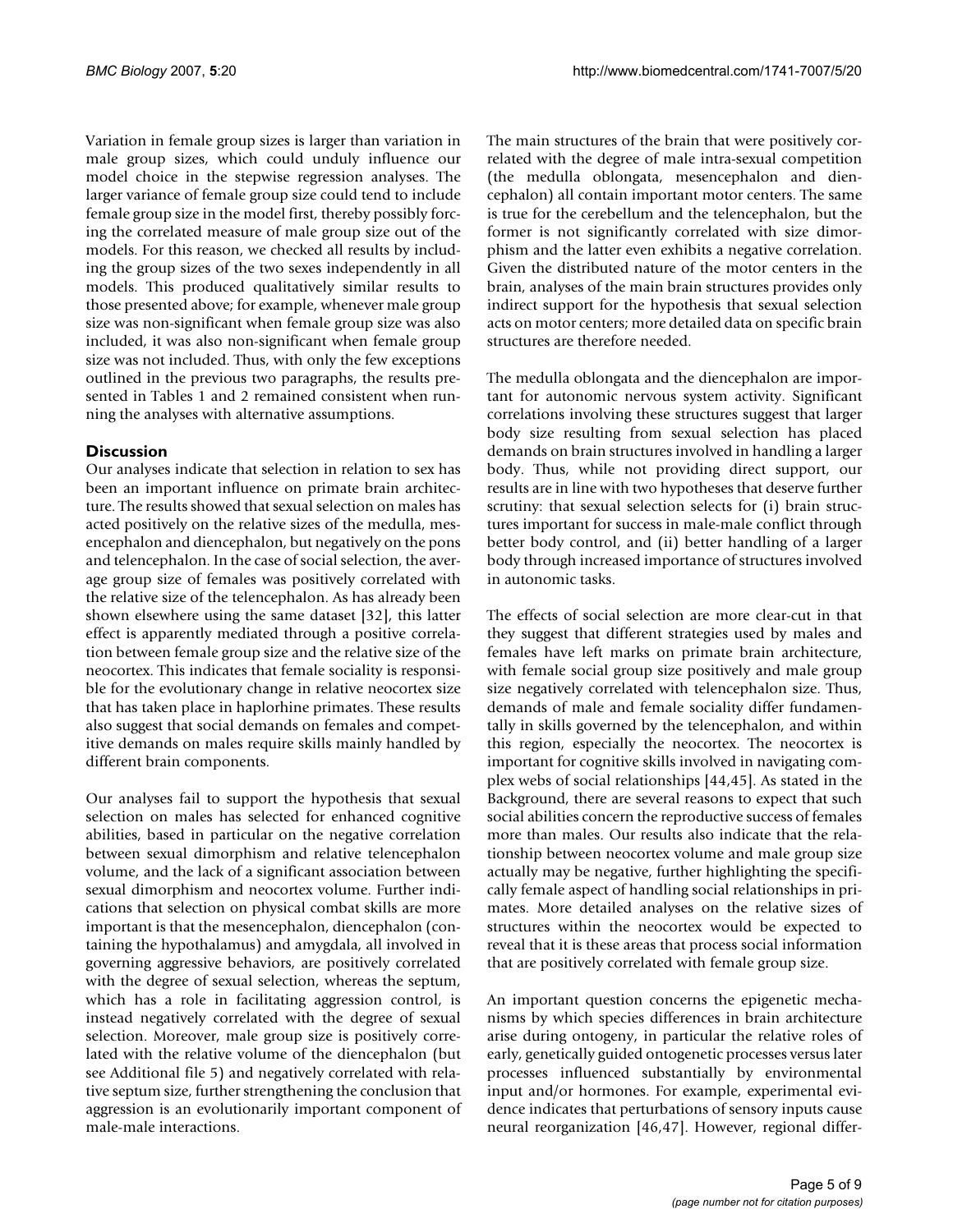entiation occurs early in ontogeny, prior to and/or independently of neural innervation from the periphery [48,49], and mutations that influence architectonics prior to innervation by the periphery have been discovered [50]. The role of neurogenesis later in mammalian ontogeny (e.g. in adults) appears to be relatively minor in primates, and restricted to the hippocampus and olfactory bulbs [51-53]. Thus, adult neurogenesis is highly unlikely to explain species differences in overall brain architecture. Finally, many species differences in brain structure size fall outside the range of intra-species variation [18,54]. Thus, while earlier, predominantly prenatal processes are undoubtedly crucial, species differences, such as those analyzed here, may be somewhat moderated by later ontogenetic effects.

From our study of unsexed specimens, we cannot determine if social and sexual selection have produced sexual dimorphisms in brain size, or whether selection acting on one sex has had correlated effects on the other sex, thus producing larger brains for that species. The results presented here therefore emphasize the value of obtaining sex-specific data on brain structures. Several authors have proposed or tested hypotheses for sexual dimorphism in brain structures [10,11,20,55,56]. Several additional hypotheses can be tested. For example, in more social species, females should be expected to have relatively larger neocortices than males. Contrary to our results, however, the fact that reported incidences of innovation behavior are higher in males than in females across species [57] could be taken to indicate that males have greater cognitive abilities. It can possibly be argued that female primates use their neocortices mainly to navigate social webs, whereas male neocortices are free to perform other tasks. On the other hand, as indicated by our results, in more sexually selected species, a suite of other brain structures should be larger in males than in females. To investigate such sexual dimorphisms, however, sex-specific measures of brain components are necessary.

We have no reason to expect that the patterns presented here apply only to anthropoid primates; similar patterns should be detectable in other mammal clades, provided of course that sufficient variation in sociality and/or intrasexual competition exists. It is even possible that these factors have driven brain evolution in mammals and thus may explain differences in brain architecture among different mammal orders. This especially concerns the relatively large neocortex-a hallmark of primates and a trait indicated by this study to be a consequence of the high degree of female sociality in primates-but should also involve other structures.

#### **Conclusion**

The results presented here indicate that selection in relation to sex is an underappreciated force in primate brain evolution. Social selection on females and sexual selection on males accounts for significant variation in primate brain architecture. Whereas female sociality is tied to increased cognitive abilities, male sociality and sexual selection on males is not. Instead, sexual selection on males has favored brain structures involved in aggression, sensory motor functions and autonomic functions. This is important because selection pressures acting on the brain have previously almost exclusively been treated as uniform in males and females. Given available data, however, it is impossible to know whether these effects lead to dimorphism or correlated effects in both sexes. Development of new datasets that make use of sexed brains will be needed to address this fundamental question.

#### **Methods**

Data on volumes of different brain structures were gathered from the literature [43,58]. The major structures of the brain included in the analyses were the pons, medulla oblongata (including the reticular formation), cerebellum (including the brachium and the nuclei pontis), mesencephalon (excluding the reticular nucleus), diencephalon and telencephalon (cerebrum). To further investigate hypotheses regarding different substructures of the telencephalon, we also used volume information for the septum, striatum, amygdala, schizocortex (entorhinal, perirhinal and presubicular cortices), hippocampus, and neocortex (isocortical grey and underlying white matter). As noted above, information was unavailable for the sexes of the animals for the brain measurements.

We also gathered data on body mass [59] and group size [60] for the species with brain data. Female group size served as a proxy for social complexity [32], whereas sexual size dimorphism was used to measure sexual selection [17]. The number of data points limited our choice for alternative variables indicating strength of sexual selection. Instead, we repeated some of the analyses using canine dimorphism as a proxy for sexual selection, and these analyses produced results similar to those for body mass. The fact that more data were available on primate body masses than canine dimensions led us to prefer the former to the latter; thus, body mass dimorphism results are presented here. Although data exist for strepsirhine primates, these were not included in the analyses because there is very little variation in both sociality and sexual size dimorphism in the species for which data on the volumes of different brain structures is also available [61-63]. All variables were log10-transformed prior to analysis.

Haplorhine (Old World) primates are generally larger, more dimorphic and live in larger groups than platyrrhine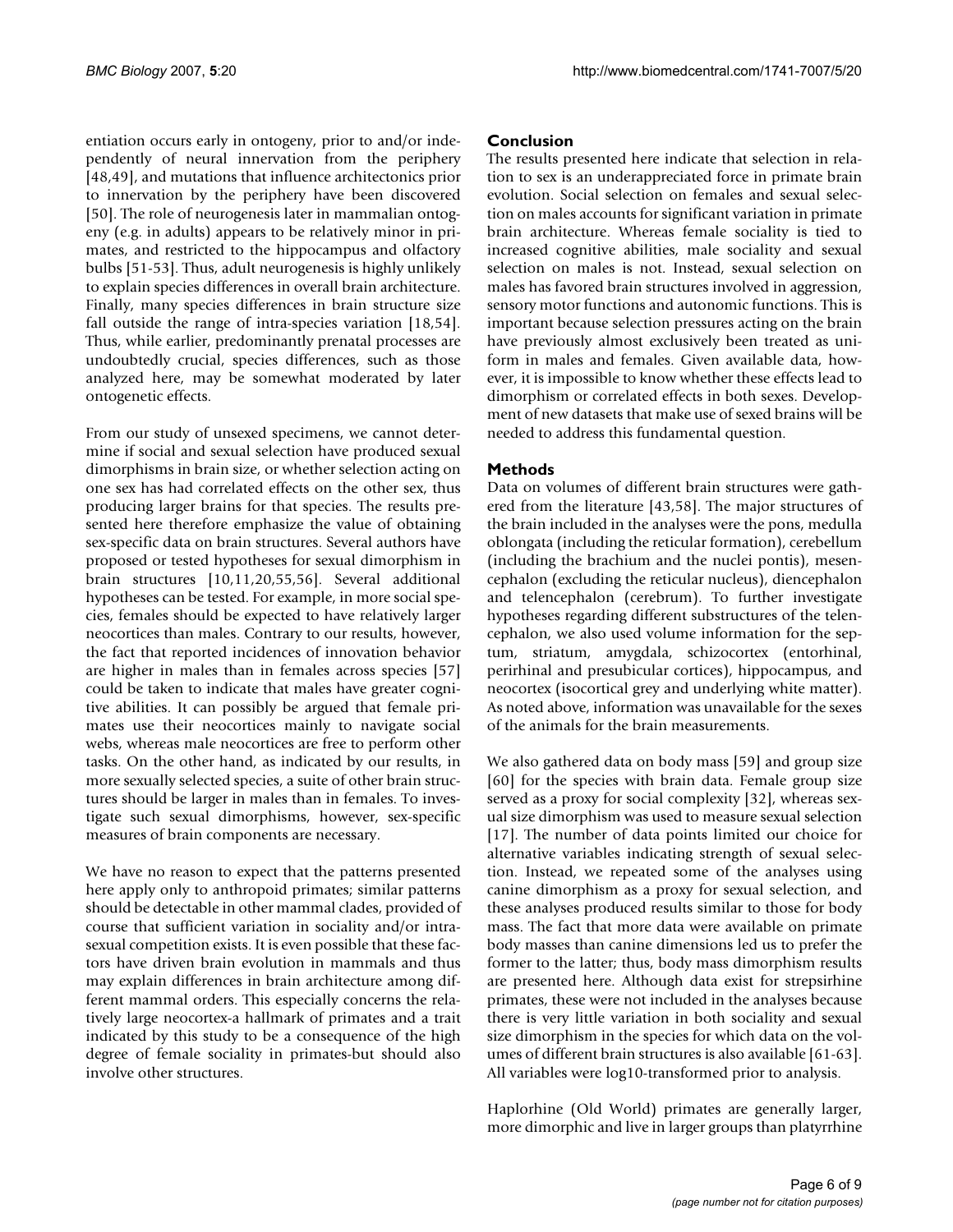(New World) primates. That is, the causal factors we use in this study are similar within taxonomic groups, because of their shared evolutionary history. For this reason, we employed phylogenetically independent contrasts that use differences between species and taxonomic groups instead of the species' values themselves [64]. This approach produces statistics untainted by problems caused by similarity due to common descent. We used Purvis' [65] estimate of primate phylogeny, which was created using a super-tree technique to combine a large number of source phylogenies. This phylogeny uses information published to the date of its construction and unites knowledge gathered from both molecular and morphological data. It is therefore based on more information, and covers more species, than any alternative phylogeny. Hypothesis testing was performed using the aforementioned phylogenetically independent contrasts [64], as implemented in the computer program PDAP [66]. Diagnostic tests showed that branch lengths given in Purvis [64] needed no adjustment [67].

Because we were interested in investigating the effects of multiple independent variables on different brain components, we analyzed the influence of these variables using stepwise multiple regression. To investigate which variables were significantly correlated with the dependent variables, we used a backwards-removal procedure with all variables initially included in the model, and then sequentially removed variables with significance levels > 0.1. Because correlations exist between female body mass and total brain volumes, between female body mass and dimorphism, and between male and female group sizes, we tested whether collinearity rendered our multiple regression models unstable by calculating Variance Inflation Factors (VIFs) [68]. With only one exception, the VIFs were < 10, indicating that collinearity was unlikely to have a major impact on the stability of the models [68,69]. The exception involved female body mass and "remaining brain volumes," which had VIFs> 10, but these analyses were restricted to secondary analyses (Additional files 3 and 4).

To control for allometric effects, we subtracted the volume of the brain component under scrutiny from the total brain volume and used this "remaining brain volume" as a covariate in all regression models. Including total brain volume instead of the "remaining brain volume" as a covariate produced results similar to those presented here, but we feel that the measure we used better corrects for part-whole correlation problems. The volumes of all examined brain parts were closely correlated to our "remaining brain volume" measure (*p* << 0.001; Table 1). We chose "remaining brain volume" rather than body mass when controlling for allometric effects primarily because including female body mass and "remaining brain volume" together in the regression models almost always gave non-significant partial regression coefficients for female body mass. In addition, brain volume is both statistically and conceptually closer to the brain components under scrutiny than is body mass. To make sure that our results were not due to indirect effects of body mass, we double-checked our regression models by forcing female body mass into the equations (Additional files 3 and 4). Because the effect of sexual selection on male size has been shown to be a main cause of sexual size dimorphism in haplorhine primates [17], inclusion of male body mass has the unwanted effect of including effects of sexual selection in the body mass measure. For this reason, inclusion of male body mass, or the mixed body masses of Stephan et al. [43], produced results that were difficult to interpret. Although sexual selection also affects female body mass, these effects are smaller than those on males [17].

The telencephalon (cerebrum) is by far the largest substructure in the haplorhine primate brain (65–85% of the total brain volume) and the largest substructure within the telencephalon is by far the neocortex (40–80% of the total brain volume). Selection pressures affecting the relative size of the neocortex could therefore also affect the relative sizes of all other brain components (e.g. if the neocortex becomes comparatively larger, the other brain components automatically become comparatively smaller). For this reason, we checked our results by repeating the analyses while excluding the neocortex from the "remaining brain volume" variable. Results that were statistically significant in the first round of analyses but nonsignificant when excluding the neocortex volumes (or *vice versa*) have to be judged carefully (Additional files 5 and 6).

# **Authors' contributions**

PL conceived of the hypotheses and carried out the analyses. PL, CN and RB co- wrote the paper.

# **Additional material**

#### **Additional File 1**

*Data on body mass, group size and volumes of major brain components for the primate species analyzed in this study.* Click here for file [\[http://www.biomedcentral.com/content/supplementary/1741-](http://www.biomedcentral.com/content/supplementary/1741-7007-5-20-S1.doc) 7007-5-20-S1.doc]

# **Additional File 2**

*Volumes of telencephalon structures for the primate species analyzed in this study.* Click here for file [\[http://www.biomedcentral.com/content/supplementary/1741-](http://www.biomedcentral.com/content/supplementary/1741-7007-5-20-S2.doc) 7007-5-20-S2.doc]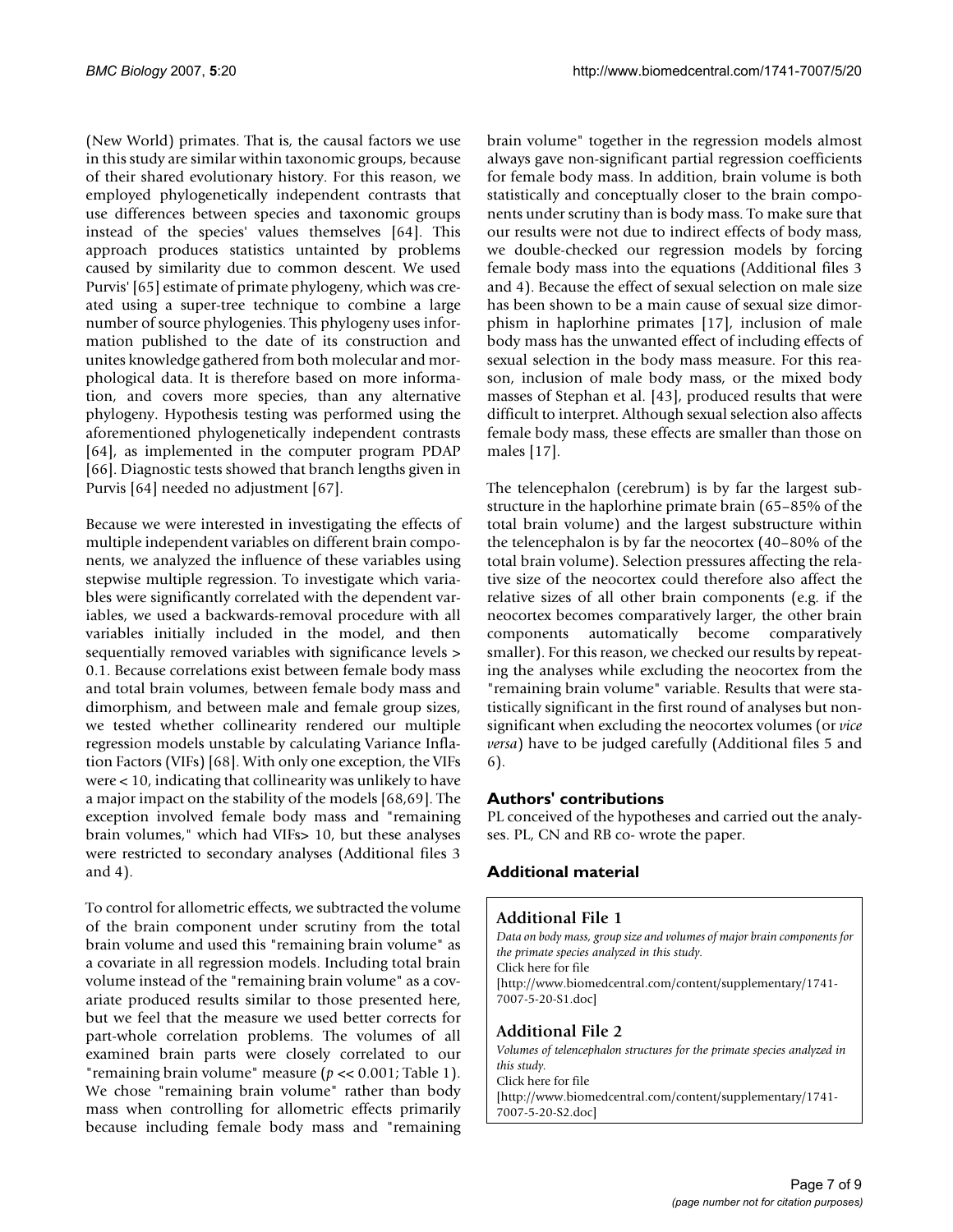#### **Additional File 3**

*Stepwise multiple regression models with forced inclusion of female body mass: brain components.* Click here for file [\[http://www.biomedcentral.com/content/supplementary/1741-](http://www.biomedcentral.com/content/supplementary/1741-7007-5-20-S3.doc)

7007-5-20-S3.doc]

# **Additional File 4**

*Stepwise multiple regression models with forced inclusion of female body mass: telencephalon components.*

Click here for file

[\[http://www.biomedcentral.com/content/supplementary/1741-](http://www.biomedcentral.com/content/supplementary/1741-7007-5-20-S4.doc) 7007-5-20-S4.doc]

#### **Additional File 5**

*Stepwise multiple regression models without the neocortex: brain components.*

Click here for file

[\[http://www.biomedcentral.com/content/supplementary/1741-](http://www.biomedcentral.com/content/supplementary/1741-7007-5-20-S5.doc) 7007-5-20-S5.doc]

# **Additional File 6**

*Stepwise multiple regression models without the neocortex: telencephalon components.*

Click here for file

[\[http://www.biomedcentral.com/content/supplementary/1741-](http://www.biomedcentral.com/content/supplementary/1741-7007-5-20-S6.doc) 7007-5-20-S6.doc]

#### **Acknowledgements**

We wish to thank John Gittleman, Robin Dunbar and four anonymous reviewers for comments on a previous version of this manuscript. This study was supported by the Max Planck Society (CN) and NIH grant RO1- MH070415-01A1 (CN and RB).

#### **References**

- 1. Barton RA: **Visual specialization and brain evolution in primates.** *Proc Roy Soc Lond B* 1998, **265:**1933-1937.
- 2. de Winter W, Oxnard CE: **[Evolutionary radiations and conver](http://www.ncbi.nlm.nih.gov/entrez/query.fcgi?cmd=Retrieve&db=PubMed&dopt=Abstract&list_uids=11217859)[gences in the structural organization of mammalian brains.](http://www.ncbi.nlm.nih.gov/entrez/query.fcgi?cmd=Retrieve&db=PubMed&dopt=Abstract&list_uids=11217859)** *Nature* 2001, **409:**710-714.
- 3. Fish JL, Lockwood CA: **Dietary constraints on encephalization in primates.** *Am J Phys Anth* 2003, **120:**171-181.
- 4. Deaner RO, Nunn CL, van Schaik CP: **[Comparative tests of pri](http://www.ncbi.nlm.nih.gov/entrez/query.fcgi?cmd=Retrieve&db=PubMed&dopt=Abstract&list_uids=10773625)[mate cognition: Different scaling methods produce different](http://www.ncbi.nlm.nih.gov/entrez/query.fcgi?cmd=Retrieve&db=PubMed&dopt=Abstract&list_uids=10773625) [results.](http://www.ncbi.nlm.nih.gov/entrez/query.fcgi?cmd=Retrieve&db=PubMed&dopt=Abstract&list_uids=10773625)** *Brain Behav Evol* 2000, **55:**44-52.
- 5. Byrne R, Whiten A: *Machiavellian Intelligence* Oxford: Oxford University Press; 1988.
- 6. Sawaguchi T, Kudo H: **Neocortical development and social structure in primates.** *Primates* 1990, **31:**283-289.
- 7. Dunbar RIM: **Neocortex size as a constraint of group size in primates.** *J Hum Evol* 1992, **20:**469-493.
- 8. Barton RA: **Neocortex size and behavioural ecology in primates.** *Proc Roy Soc Lond, B* 1996, **263:**173-177.
- 9. Kudo H, Dunbar RIM: **Neocortex size and social network size in primates.** *Anim Behav* 2001, **62:**711-722.
- 10. Jacobs LF: **Sexual selection and the brain.** *Trends Ecol Evol* 1996, **11:**A82-A86.
- 11. Keverne EB, L. MF, Nevison CM: **Primate brain evolution: genetic and functional considerations.** *Proc Roy Soc Lond, B* 1996, **262:**689-696.
- 12. Darwin C: *The descent of man and selection in relation to sex* London: Murray; 1871.
- 13. Andersson M: *Sexual selection* New Jersey: Princeton; 1994.
- 14. Plavcan JM, van Schaik CP: **Intrasexual competition and canine dimorphism in anthropoid primates.** *Am J Phys Anth* 1992, **87:**461-477.
- 15. Thorén S, Lindenfors P, Kappeler PM: **Phylogenetic analyses of dimorphism in primates: Evidence for stronger selection on canine size than on body size.** *Am J Phys Anth* 2006, **130:**50-59.
- 16. Clutton-Brock TH, Harvey PH: **Primate ecology and social organization.** *J Zool, Lond* 1977, **183:**1-39.
- 17. Lindenfors P, Tullberg BS: **Phylogenetic analyses of primate size evolution: the consequences of sexual selection.** *Biol J Linn Soc* 1998, **64:**413-447.
- 18. Barton RA, Harvey PH: **[Mosaic evolution of brain structure in](http://www.ncbi.nlm.nih.gov/entrez/query.fcgi?cmd=Retrieve&db=PubMed&dopt=Abstract&list_uids=10890446) [mammals.](http://www.ncbi.nlm.nih.gov/entrez/query.fcgi?cmd=Retrieve&db=PubMed&dopt=Abstract&list_uids=10890446)** *Nature* 2000, **405:**1055-1058.
- 19. Whiting BA, Barton RA: **[The evolution of the cortico-cerebellar](http://www.ncbi.nlm.nih.gov/entrez/query.fcgi?cmd=Retrieve&db=PubMed&dopt=Abstract&list_uids=12604300) [complex in primates: anatomical connections predict pat](http://www.ncbi.nlm.nih.gov/entrez/query.fcgi?cmd=Retrieve&db=PubMed&dopt=Abstract&list_uids=12604300)[terns of correlated evolution.](http://www.ncbi.nlm.nih.gov/entrez/query.fcgi?cmd=Retrieve&db=PubMed&dopt=Abstract&list_uids=12604300)** *J Hum Evol* 2003, **44:**3-10.
- 20. Pawlowski B, Lowen CB, Dunbar RIM: **Neocortex size, social skills and mating success in primates.** *Behaviour* 1998, **135:**357-368.
- 21. Emlen ST, Oring LW: **[Ecology, sexual selection, and the evolu](http://www.ncbi.nlm.nih.gov/entrez/query.fcgi?cmd=Retrieve&db=PubMed&dopt=Abstract&list_uids=327542)[tion of mating systems.](http://www.ncbi.nlm.nih.gov/entrez/query.fcgi?cmd=Retrieve&db=PubMed&dopt=Abstract&list_uids=327542)** *Science* 1977, **197:**215-223.
- 22. van Schaik CP: **The ecology of social relationships amongst female primates.** In *Comparative Socioecology: The Behavioural Ecology of Humans and Other Mammals* Edited by: Standen V, Foley RA. Oxford: Blackwell; 1989.
- 23. Altmann J: **Primate males go where the females are.** *Anim Behav* 1990, **39:**193-195.
- 24. Smuts BB, Cheney DL, Seyfarth RM, Wrangham RW, Struhsaker TT: *Primate societies* Chicago: University of Chicago Press; 1987.
- 25. Nunn CL: **The number of males in primate social groups: a comparative test of the socioecological model.** *Behav Ecol Sociobiol* 1999, **46:**1-13.
- 26. Lindenfors P, Fröberg L, Nunn CL: **[Females drive primate social](http://www.ncbi.nlm.nih.gov/entrez/query.fcgi?cmd=Retrieve&db=PubMed&dopt=Abstract&list_uids=15101432) [evolution.](http://www.ncbi.nlm.nih.gov/entrez/query.fcgi?cmd=Retrieve&db=PubMed&dopt=Abstract&list_uids=15101432)** *Proc Biol Sci* 2004, **271(Suppl 3):**S101-3.
- 27. Packer C: **Reciprocal altruism in** *Papio anubis***.** *Nature* 1977, **265:**441-443.
- 28. Noë R: **Alliance formation among male baboons: shopping for profitable partners.** In *Coalitions and alliances in humans and other animals* Edited by: Harcourt AH, de Waal FBM. Oxford: Oxford University Press; 1992:285-321.
- 29. de Waal FBM: **Coalitions as part of reciprocal relations in the Arnhem chimpanzee colony.** In *Coalitions and alliances in humans and other animals* Edited by: Harcourt AH, de Waal FBM. Oxford: Oxford University Press; 1992:233-225.
- 30. Pandit SA, van Schaik CP: **A model for leveling coalitions among primate males: toward a theory of egalitarianism.** *Behav Ecol Sociobiol* 2003, **55:**.
- 31. van Schaik CP, Pandit SA, Vogel ER: **A model for within-group coalitionary aggression among males.** *Behav Ecol Sociobiol* 2004, **57:**101-109.
- 32. Lindenfors P: **[Neocortex evolution in primates: the 'social](http://www.ncbi.nlm.nih.gov/entrez/query.fcgi?cmd=Retrieve&db=PubMed&dopt=Abstract&list_uids=17148219)**
- **[brain' is for females.](http://www.ncbi.nlm.nih.gov/entrez/query.fcgi?cmd=Retrieve&db=PubMed&dopt=Abstract&list_uids=17148219)** *Biol Lett* 2005, **1:**407-410. 33. Innocenti GM, Kaas JH: The cortex. **18:**371-372.
- 34. Kaas JH: **[The evolution of isocortex.](http://www.ncbi.nlm.nih.gov/entrez/query.fcgi?cmd=Retrieve&db=PubMed&dopt=Abstract&list_uids=8564462)** *Brain Behav Evol* 1995, **46:**187-196.
- 35. Maynard Smith J: **The evolution of sex.** Cambridge: Cambridge University Press; 1978.
- 36. Lande R: **Sexual dimorphism, sexual selection, and adaptation in polygenic characters.** *Evolution* 1980, **34:**292-307.
- 37. Lande R, Bradbury JW, Andersson MB: **Genetic correlations between the sexes in the evolution of sexual dimorphism and mating preferences.** In *Sexual selection: testing the alternatives* Chichester: Johns Wiley & Sons; 1987:83-94.
- 38. Lande R, Arnold SJ: **The measurement of selection on correlated characters.** *Evolution* 1983, **37:**1210-1226.
- 39. Leutenegger W, Cheverud JM, Jungers WL: **Sexual dimorphism in primates: the effects of size.** In *Size and scaling in primate biology* London: Plenum Press; 1985:33-50.
- 40. Fairbairn DJ: **Allometry for sexual size dimorphism: pattern and process in the coevolution of body size in males and females.** *Ann Rev Ecol Syst* 1997, **28:**659-687.
- 41. Reeve JP, Fairbairn DJ: **Predicting the evolution of sexual size dimorphism.** *J Evol Biol* 2001, **14:**244-254.
- 42. Lindenfors P: **Sexually antagonistic selection on primate size.** *J Evol Biol* 2002, **15:**595-607.